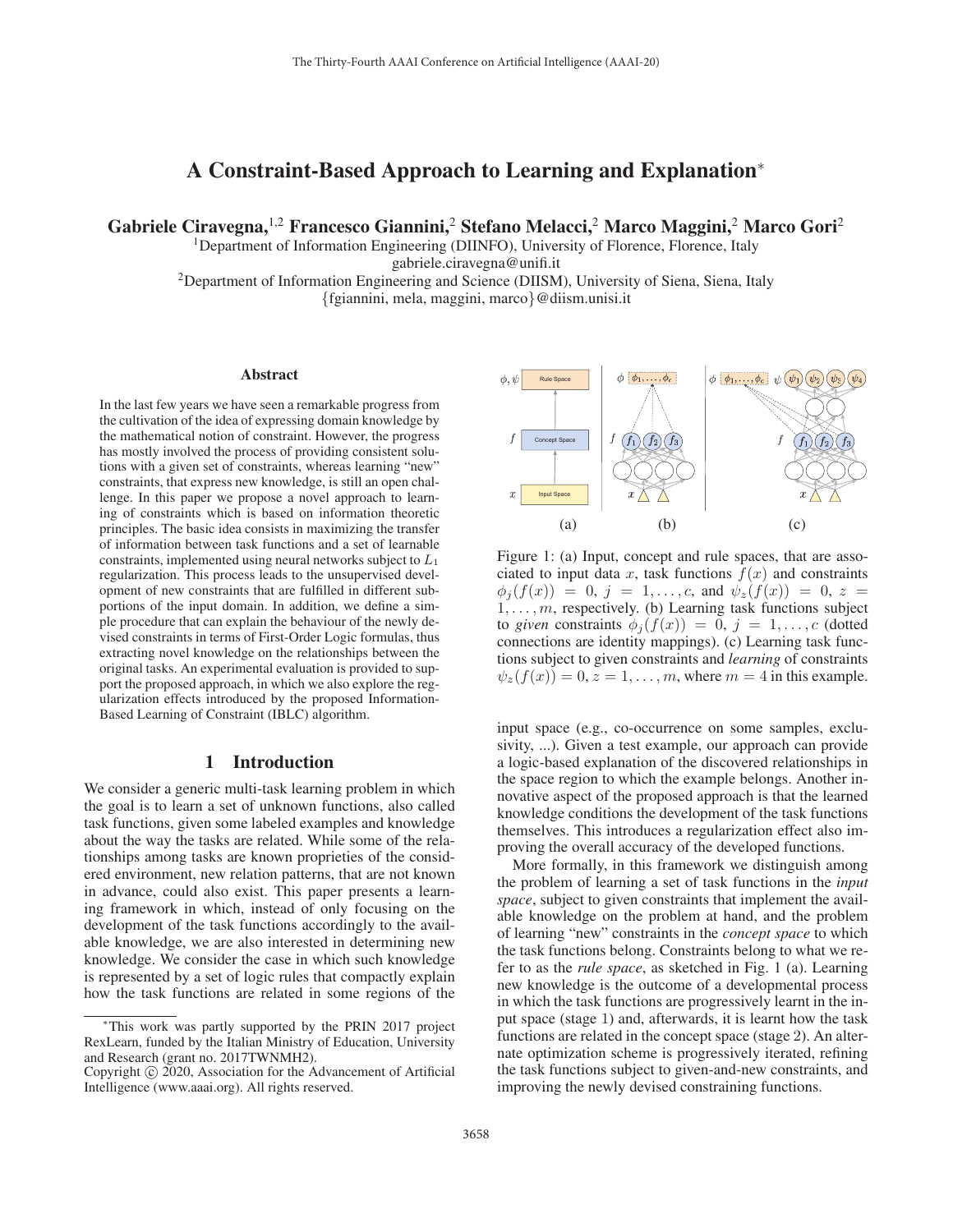In this paper, we consider the generic framework of *learning from constraints* (Gnecco et al. 2015), that nicely generalizes the most popular learning settings by means of the unifying notion of "constraint" (see Table 4 in (Gnecco et al. 2015) for a list of examples). Learning is conceived as the problem of finding those task functions that are subject to a number of constraints that represent the available knowledge on the considered problem (Fig. 1 (b)). The optimal solution is the one that is the most parsimonious (regular, smooth), making the problem well-posed. A key feature of such a framework is that symbolic knowledge, unambiguously expressed by means of First-Order Logic (FOL) formulas, can be converted into constraints among the task functions and enforced on a subset of the training set or on all such data (whether they are supervised or not) (Diligenti, Gori, and Sacca 2017). Any supervision represents a simple form of pointwise constraint, i.e.  $f_i(x_h) - y_h = 0$ , where  $(x_h, y_h)$  is a supervised pair and  $f_i$  is a certain task function.

While it is pretty common to search for solutions that are consistent with a given set of constraints, learning new constraints to adapt to the environment is still an open challenge. In this paper we propose a novel approach to *learning of constraints* in the concept space, which is rooted on information theoretic principles. The basic idea consists in maximizing the transfer of information between the task functions and another set of learnable functions. While it is known that maximizing the Mutual Information from the input space to the task functions leads to an unsupervised process that is inherently related to data clustering (Melacci and Gori 2012), here we consider the case in which we maximize the information transfer from the concept space to the rule space, where the aforementioned learnable functions are neural networks (Fig. 1 (c)). This process yields the unsupervised discovering of new constraints among the tasks, that are fulfilled in almost-disjoint sub-portions of the concept space. Such newly devised knowledge is not immediately explainable using formal descriptions and, for this reason, we provide a simple procedure that can explain the learned constraints in terms of FOL formulas, thus extracting symbolic knowledge on the relationships between the original tasks. This procedure is based on the idea of reducing the number of paths in the networks that implement the new constraints, exploiting  $L_1$  regularization. This choice allows us to produce compact FOL formulas and it is mostly motivated by simplicity. An experimental evaluation is provided to support the proposed approach, where we also explore the regularization effects introduced by the proposed Information-Based Learning of Constraint (IBLC) algorithm.

#### Related Work

There exists a number of works sharing the idea of learning constraints. They are usually intended to satisfy the available ground truth (supervisions) on a given dataset (De Raedt, Passerini, and Teso 2018). The learned constraints have to be expressed in some (mathematical) language and a common choice falls on logic formulas (Valiant 1984; Bessiere et al. 2017; Pawlak and Krawiec 2017; Kolb et al. 2018), such as in the case of FOL in Inductive Logic Programming (Muggleton 1991; De Raedt et al. 2016). The case of learning

hard-constraints is generally plagued by large algorithmic complexity, thus several approximations were proposed. Approaches that are about learning soft-constraints usually aim at discovering the weights of a large set of clauses (Richardson and Domingos 2006; Bach et al. 2015), or both clauses (structure) and weights (Campigotto, Battiti, and Passerini 2015; Yang, Yang, and Cohen 2017). Differently, in our framework any constraint is implemented as a neural network and the learning setting can be carried out as any traditional learning of neural network parameters. Only at the end of the learning stage we provide a symbolic interpretation of the networks.

Symbolic interpretation of neural networks (rule extraction) has been the subject of many researches by several authors, especially in the nineties. Some approaches are about Fuzzy Logic (Kasabov 1996; Huang and Xing 2002; Castro and Trillas 1998; Di Nola, Gerla, and Leustean 2013), but are generally less straightforward in terms of explainability than the ones based on Boolean Logic (Fu 1991; Towell and Shavlik 1993; Tsukimoto 2000; Sato and Tsukimoto 2001). In the latter case, it is pretty common to rely on a discretization of the input and output values of the neurons, pruning the network to keep it simple. The interpretation we propose in this paper follows this approach, mostly in the spirit of (Zilke, Mencía, and Janssen 2016) where Boolean interpretation is applied neuron-by-neuron to a deep neural network that is trained to solve a specific task, decomposing the interpretation of the whole network to its subconstituents. However, we follow a different paradigm, both developing a set of task functions and another network that, in turn, learns how the tasks are related (constrained).

This paper is organized as follows. Section 2 introduces the learning framework, including the Information-Based Learning of Constraint (IBLC) algorithm, whose outcome is explained using the strategies of Section 3. Section 4 collects the experimental results and Section 5 concludes the paper.

#### 2 Formulation of Learning

We consider a multi-task learning environment composed of *n* task functions,  $f_1, \ldots, f_n$ , compactly represented by the vectorial function  $f = [f_1, \ldots, f_n]$ , where  $f : \mathcal{X} \subset \mathbb{R}^d \to$  $\mathcal{Y} \subset \mathbb{R}^n$ . The perceptual information  $x \in \mathcal{X}$  is processed and it is mapped to the concept space by  $f(x)$  (Fig 1 (b)). For example, in a multi-class classification problem,  $n$  is the number of classes, and  $f_i$  is the classifier associated to the *i*th class. We assume that we are given a discrete collection of data  $X = \{x_1, \ldots, x_N : x_k \in \mathcal{X}\}\)$ , of task-specific knowledge (for example, supervisions on some of the available data), and of other knowledge that is about the environment in which the system operates, such as relationships among the task functions.

Learning from Constraints. Several ad-hoc solutions can be considered to inject the available knowledge into the learning process that yield the  $f_i$ 's. The framework of *learning from constraints* (Gnecco et al. 2015) offers a generic environment in which the unifying notion of "constraint" is exploited to model the available knowledge and to enforce it into the learning process. Such knowledge is imple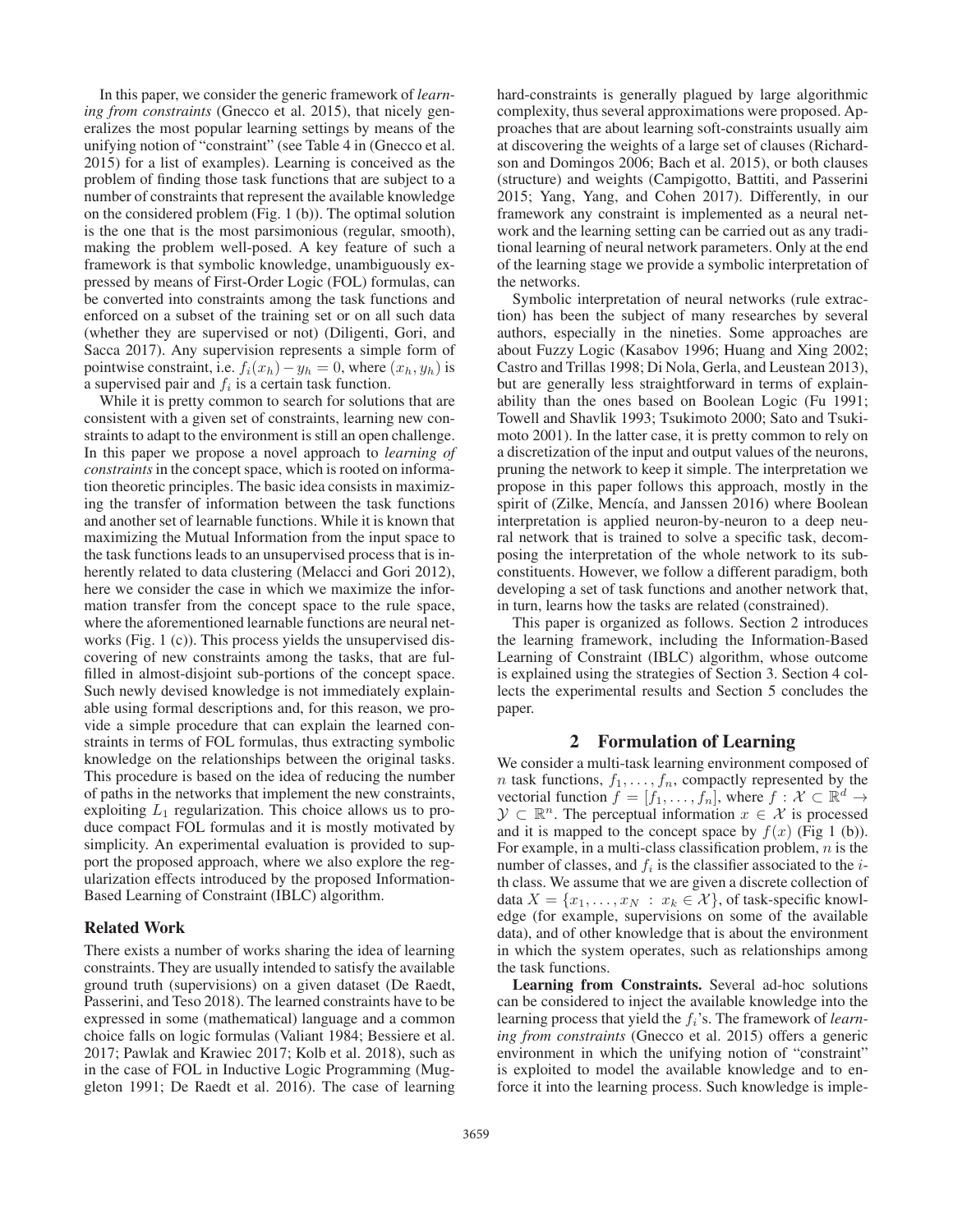mented using a number of constraints that involve (a subset of) the task functions  $f$ , and they are represented with  $\phi_j(f(x)) = 0, j = 1, \ldots, c, ^1$  where  $\phi = [\phi_1, \ldots, \phi_c],$ <br>  $\phi \cdot \mathcal{V} \subset \mathbb{R}^n \to \mathcal{Z} \subset \mathbb{R}^c$  being c the number of constraints  $\phi: \mathcal{Y} \subset \mathbb{R}^n \to \mathcal{Z} \subset \mathbb{R}^c$ , being c the number of constraints. It is pretty common to embed each  $\phi_i$  into a non-negative penalty function, indicated with  $\phi_j$ , that is evaluated over a subset of the input space and that expresses the cost for not respecting the equality constraint  $\phi_j(f(x)) = 0$  (notice that sometimes the introduction of a penalty function could also not be needed, for example when  $\phi_j$  is already nonnegative, and then we have  $\phi_j = \phi_j$ ). If  $X_{\phi_j} \subseteq X$  are the data points belonging to such subset, then we aim at minimizing the penalties together with a regularization term that enforces the smoothness. Formally<sup>2</sup>,

$$
f^* = \underset{f}{\arg\min} U(f)
$$
  
= 
$$
\underset{f}{\arg\min} \left\{ \sum_{j=1}^c \sum_{x_k \in X_{\phi_j}} \hat{\phi}_j(f(x_k)) + \gamma_f \|f\| \right\}
$$
 (1)

where the generic regularization term based on the norm of f is weighted by  $\gamma_f > 0$ , and we assumed that customizable scaling factors are embedded into the penalty terms. For example, consider the classic supervision constraint  $\phi_j(f(x)) = f(x) - y(x) = 0$ , and suppose we want to enforce it on a single data point  $x_s$ . Then, we could embed it into a quadratic penalty function  $\phi_j(f(x)) =$  $||f(x)-y(x)||^2$ , and the second summation of Eq. 1 will involve  $x_k$  belonging to  $X_{\phi_i} = \{x_s\}$ . However, the role of  $\phi_i$  in the considered learning framework is more general, since  $\phi_i$  could implement different types of knowledge, for example the one expressed by means of a FOL formula. For further details we recommend (Gnecco et al. 2015).

In this paper we consider the case in which  $f$  is modeled by a feed-forward neural network with  $n$  output neurons, each of them associated to a component of  $f$  (Fig. 1 (b)).

Learning of Constraints. Enforcing the *given* constraints  $\phi_i(f(x)) = 0, j = 1, \ldots, c$ , results in enforcing regularities in the concept space that are dictated by φ. Learning *new* constraints  $\psi_z(f(x)) = 0, z = 1, \ldots, m$  corresponds with discovering regularities in the concept space, modeled by the vectorial function  $\psi = [\psi_1, \dots, \psi_m]$ , with  $\psi : \mathcal{Y} \subset \mathbb{R}^n \to$  $\mathcal{Z} \subset \mathbb{R}^m$ , where m is the number of learnable constraints.

We propose to implement  $\psi$  using a feed-forward neural network with  $m$  output neurons, each of them associated to a component of  $\psi$  (Fig. 1 (c)). Such network is not the only element that the system is expected to learn, since also the subsets of data on which each constraint is enforced are *unknown* and must be estimated. We indicate with  $X_{\psi_z} \subseteq X$  the subset associated to  $\psi_z$ , and  $X_{\psi} =$  $\{X_{\psi_z},\ z=1,\ldots,m\}.$ 

We can define a problem similar to the one of Eq. 1, where the variables to be optimized are  $\psi$  and  $X_{\psi}$ , that is

$$
\psi^*, X_{\psi}^* = \arg \min_{\psi, X_{\psi}} D(\psi, X_{\psi}, f)
$$
  
= 
$$
\arg \min_{\psi, X_{\psi}} \left\{ \sum_{z=1}^m \sum_{x_k \in X_{\psi_z}} \hat{\psi}_z(f(x_k)) + \gamma_{\psi} ||\psi|| \right\}
$$
 (2)

where  $\gamma_{\psi} > 0$  and  $\psi_z$  denotes a penalty term associated to each  $\psi_z$ . This problem is clearly ill-posed, being solved by  $\psi$  constantly equal to 0 or by m equivalent constraints. Moreover, we are posing no conditions on  $X_{\psi}$ , that is now a variable of the learning problem, and on the portion of X covered by  $\cup_{z=1}^m X_{\psi_z}$ , so that several not-useful solutions are possible.

## Information-Based Learning of Constraints

In order to devise a valid formulation of Eq. 2, we follow the intuition that  $\psi$  should maximize the information transfer from the concept space to the rule space, to capture the regularities of the concept space itself. In particular, maximizing the Mutual Information (MI) under a smoothness condition is a feasible way to learn membership functions associated to clusters (Melacci and Gori 2012).

For any  $\psi_z$  we introduce the probability distribution  $P_{\Psi=z|Y=f(x)}(\psi, f(x))$ , that can be regarded as the probability that  $\psi_z$  is fulfilled on a concept-space projection  $f(x) \in Y$  of the example  $x \in \mathcal{X}$ . The notation  $\Psi$  indicates a discrete random variable associated to the constraints, while Y is a random variable associated to the data in the concept space, respectively. The MI between the input data, projected into the concept space, and the rule space is computed by  $I_{Y,\Psi}(\psi, f)$ , where

$$
I_{Y,\Psi}(\psi, f) = H_{\Psi}(\psi, f) - H_{\Psi|Y}(\psi, f) , \qquad (3)
$$

being  $H_{\Psi}$  the entropy associated to  $\Psi$ , while  $H_{\Psi|Y}$  is the conditional entropy of  $\Psi$  given Y. In detail,  $H_{\Psi}(\psi, f) =$ 

$$
-\sum_{z=1}^m \left( \int_{\mathcal{Y}} P_{\Psi=z|Y=y}(\psi, y) dy \right) \log \left( \int_{\mathcal{Y}} P_{\Psi=z|Y=y}(\psi, y) dy \right)
$$

and  $H_{\Psi|Y}(\psi, f) = -\sum_{z=1}^{m} \int_{\mathcal{Y}} P_{\Psi=z|Y=y}(\psi, y) dy$ . If we assume V to be uniformly distributed and discretized on the assume  $Y$  to be uniformly distributed and discretized on the data  $\{f(x): x \in X\}$ , we can easily replace the integrals with summations on  $x \in X$ , scaled by  $\frac{1}{N}$ .

The MI is maximized when, on average, all the  $m$ constraints are fulfilled in an unbiased way, that is  $\int_{\mathcal{Y}} P_{\Psi=z|Y=y}(\psi, y) dy = \frac{1}{m}$ , due to the maximization of the negotiation  $H_z$ . Moreover, due to the maximization of the negentropy  $H_{\Psi}$ . Moreover, due to the maximization of the negative conditional entropy  $-H_{\Psi|F}$ , only one of the m constraints is fulfilled on each  $f(x)$ , i.e., for each  $f(x)$  there is only one  $P_{\Psi=z|Y=f(x)}$  that is 1 for a certain z, while the other  $P_{\Psi=h|Y=f(x)}$ ,  $h \neq z$ , are 0. As a result, maximizing MI leads to the development of  $m$  different constraints that are fulfilled in a mutually exclusive way on each  $f(x)$ , and so on each data sample  $x \in X$ . This allows us to inherently determinate the set  $X_{\psi}$ , since, for each z, we have that

<sup>&</sup>lt;sup>1</sup>Inequality constraints could be available as well, but to simplify the descriptions we focus on equality constraints (inequality constraints  $\phi_j(f(x)) \leq 0$  can be converted into an equality by  $\max(0, \phi_i(f(x)) = 0).$ 

 $2$ In order to simplify the notation, here and in the rest of the paper we will not make explicit the dependence of objective functions on the data  $X$ , and of eventually available supervisions.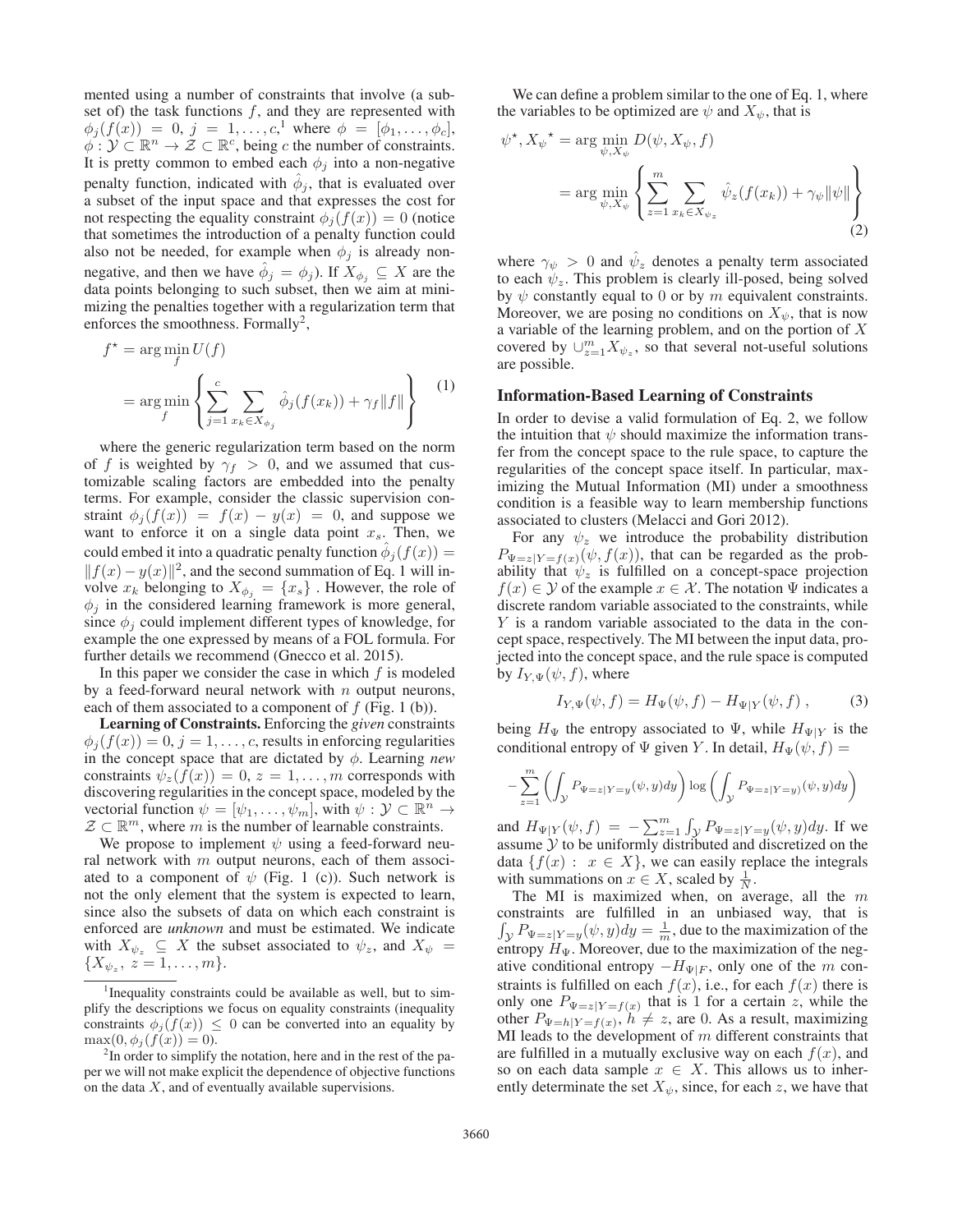$X_{\psi_z} = \{x \in X : \psi_z(f(x)) = 0\}$ , avoiding the need of treating  $X_{\psi}$  as a variable of the learning problem (Eq. 2)

If we maximize the MI on the data  $X$  (indicated with the penalty term  $\bar{I}_{Y \Psi}$ ) in a soft way and under a smoothness assumption, then we end-up in a feasible objective that can be used to learn the constraining function  $\psi$ , that is a valid formulation of the problem in Eq. 2. In detail,

$$
D(\psi, X_{\psi}, f) \approx \overline{D}(\psi, f) = \left\{-\hat{I}_{Y, \Psi}(\psi, f, X) + \gamma_{\psi} ||\psi||\right\},\tag{4}
$$

where the set  $X_{\psi}$  is not anymore a variable of the problem.

We are left with the problem of defining how  $P_{\Psi=z|Y=f(x)}(\psi, f(x))$  is computed. We must ensure that  $\sum_{i=1}^{n} P_{x-i}(x) = 1$  as well as that each  $P_{x-i}(x) \ge$  $\sum_{z} P_{\Psi=z|Y=f(x)} = 1$  as well as that each  $P_{\Psi=z|Y=f(x)} \ge$ <br>0 but we also have to take care that the z-th constraint is 0, but we also have to take care that the z-th constraint is fulfilled whenever  $P_{\text{tr}}(x) = 1$  i.e.  $\psi(x)$   $f(x) = 0$ fulfilled whenever  $P_{\Psi=z|Y=f(x)}=1$ , i.e.,  $\psi_z(f(x))=0$ . A probabilistic normalization can be built using the softmax function, inverting the signs of the activations,

$$
P_{\Psi=z|Y=f(x)}(\psi, f(x)) = \frac{e^{-\beta \psi_z(f(x))}}{\sum_{h=1}^m e^{-\beta \psi_h(f(x))}}, \quad (5)
$$

that, however, yields the same probabilities even if we add an offset to the activations, thus violating the aforementioned requirements ( $\beta$  is a customizable scaling parameter). Moreover, whenever  $e^{-\beta \psi_z(f(x))}$  numerically dominates  $e^{-\beta \psi_h(f(x))}$ 's,  $h \neq z$ , we will end-up in having probability  $\approx 1$  even if  $\psi_z(f(x)) = 0$  is not fulfilled. We can easily circumvent these problems by requiring each  $\psi_z$  to be bounded  $[0, \eta]$  (e.g., using sigmoidal activation functions we have  $\eta = 1$ ), and forcing conditions on the extremes of the interval, i.e.,  $P_{\Psi=z|Y=f(x)}(\psi, f(x)) = \theta \approx 1$  when  $\psi_z(f(x)) = 0$  and  $\psi_h(f(x)) = \eta$ ,  $h \neq z$ . This leads to:  $\beta = \log(\theta(m-1)) - \log(1-\theta)$ , and we set  $\theta = 0.99$ .

Finally, we notice that due to the soft enforcement of the MI in Eq. 4, the system can actually learn multiple constraints that are fulfilled on the same  $x$ , thus relaxing the aforementioned mutual exclusivity. Even if out of the scope of this paper, we could also include the functions  $\phi$  in the summations of Eq. 5 and of the entropy terms, thus encouraging the system to learn new constraints  $\psi$  that are different from the given  $\phi$  (a condition that, in general, is not necessarily met).

#### Stage-based Learning

The problem of learning from – and of – constraints can be formalized as,

$$
f^{\star}, \psi^{\star} = \arg\min_{f, \psi} \left\{ U(f) + \overline{D}(\psi, f) \right\} ,\qquad (6)
$$

where U and  $\overline{D}$  are defined in Eq. 1 and Eq. 4, respectively. However, if we directly minimize Eq. 6 we actually enforce the maximization of the MI between the input space (instead of the concept space) and the rule space, due to the dependence of  $\overline{D}$  by f. We will see in Sec. 4, that this configuration, that we will call Global Optimization, is difficult to be optimized and leads to unsatisfactory results. Therefore, we propose a Stage-based Optimization procedure (formalized in Algorithm 1) in which we first learn the task functions subject to the given constraints only (stage  $1 - only$ )

 $U(f)$  is involved), and then we learn new constraints in the concept space, keeping the task functions fixed (stage 2 – only  $D(\psi, f)$  is involved). Afterwards, we apply an iterative process that is based on optimizing the whole Eq. 6, alternately keeping fixed either the constraints or the task functions. In other words, we further refine the task functions by the learned constraints (emphasizing their relationships) and, in turn, we refine the constraints by means of the updated task functions (in this case, we do not consider the term  $U(f)$ , since it is not function of  $\psi$ ). This procedure is repeated  $T - 1$  times, and it is guaranteed to converge since we keep minimizing the same functional.

Algorithm 1 Stage-based Optimization procedure (superscripts indicate the iteration number).

| 1: <b>initialize:</b> $f^{(0)}$ , $\psi^{(0)}$                                    |
|-----------------------------------------------------------------------------------|
| $\triangleright$ initialization of the network weights                            |
| 2: $f^{(1)} \leftarrow \arg \min_{f} U(f^{(0)})$                                  |
| $\triangleright$ learning the task functions (stage 1)                            |
| 3: $\psi^{(1)} \leftarrow \arg \min_{\psi} \overline{D}(\psi^{(0)}, f^{(1)})$     |
| $\triangleright$ learning of constraints (stage 2)                                |
| 4: for $t = 1$ to $t = T - 1$ do                                                  |
| 5: $f^{(t+1)} \leftarrow \arg\min_f U(f) + \overline{D}(\psi^{(t)}, f^{(t)})$     |
| $\triangleright$ refinement of the task functions                                 |
| 6: $\psi^{(t+1)} \leftarrow \arg \min_{\psi} \overline{D}(\psi^{(t)}, f^{(t+1)})$ |
| $\triangleright$ refinement of the learned constraints                            |
| $7:$ end for                                                                      |
| 8: <b>output:</b> $f^* = f^{(T)}$ , $\psi^* = \psi^{(T)}$                         |
|                                                                                   |

# 3 Interpretation of the Learned Constraints

The constraint learning procedure described so far leads to the development of constraints  $\psi_z(f(x)) = 0, z =$  $1, \ldots, m$ , that do not provide an explicit symbolic description of the discovered relationships among the involved task functions f. Neural networks are generally considered as *black boxes* and providing an explanation of their decision mechanism is not straightforward and generally requires complex techniques. In this paper we focus on possible interpretations of the network  $\psi$  from a logical point of view (as also considered in (Di Nola, Gerla, and Leustean 2013; Zilke, Mencía, and Janssen 2016)), motivated by the usefulness of FOL to represent knowledge. A logical formula can be seen as a symbolic description of a certain truth-function, in this case related to the functional behaviour of each  $\psi_z$ .

We propose to exploit a *Boolean interpretation* of the neural network that implements  $\psi$ . We consider task functions f that return values in  $[0, 1]$ , thus modeling the truth degree of a set of logic predicates. Similarly, we focus on functions  $\psi$ that are in  $[0, 1]$  too, thus fulfilling the requirements on the bounds introduced in Section 2. The main idea consists in approximating the input of each neuron with the vertices of the Boolean hyper-cube, while the neuron output is approximated with a Boolean value. In detail, the hidden units are squashed in  $[0, 1]$  (we used sigmoids) and, since the functions f are in [0, 1] as well, each neuron of the  $\psi$ -network learns a linear separation surface in the space  $[0, 1]^{q_i}$ , being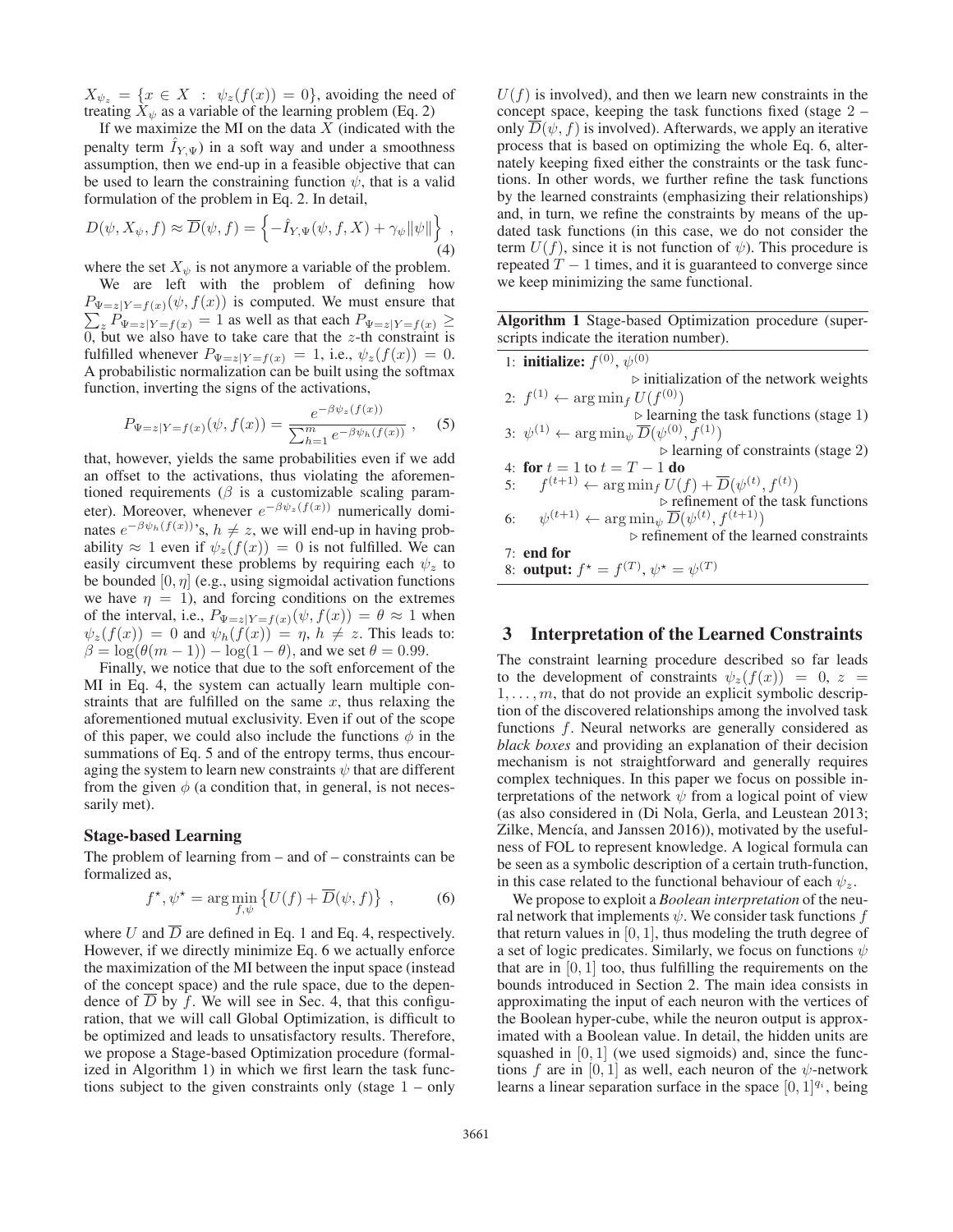$q_i$  the fan-in of the generic *i*-th neuron. We select a decision threshold (we used 0.75), so that the separation surface yields a {0, 1}-valued function denoting the membership of any input pattern to the (false) 0-class or (true) 1-class. If we restrict the neuron input space to the vertices of the Boolean hyper-cube  $\{0, 1\}^{q_i}$ , then any neuron can be interpreted as a Boolean function and therefore it can be described according to its associated truth-table.

The truth-table of each neuron can be easily converted into its logical representation in *Disjunctive Normal Form* (DNF) considering the disjunction  $(\vee)$  of conjunctions  $(\wedge)$ of the literals  $(v, \neg v)$  corresponding to the rows for which the Boolean function is true. By composing the truth tables accordingly to the network structure (see Fig. 2), any  $\psi_z$  can be represented by a Boolean formula  $\tilde{\psi}_z$  that depends on the Boolean propositional variables  $\tilde{f}$  of the task functions  $f$ . Any formula  $\psi_z$  turns out to be true (evaluated to 1) for any pattern x satisfying the constraint  $\psi_z(f(x)) = 0$ , i.e., for the sake of clarity, the truth-function associated to  $\tilde{\psi}_z$  corresponds to  $1 - \psi_z$ . In Fig. 2 we report an example of a neural network implementing  $\psi$ , where each neuron is paired with a truth table and a logic description by means of a Boolean formula. Finally, in order to get a FOL formula that describes  $\psi_z(f(x)) = 0$ , quantified with  $\forall x \in X_{\psi_z}$ , we replace the Boolean variables  $f$  with the predicates whose truth value is computed by the task functions  $f$ .

## Dealing with Complexity

Unfortunately, the size of such truth-table (and the complexity of its corresponding formula) is exponential in the number of its input variables and this can generally limit the scalability of this approach. In order to get low-level complexity formulas, we first notice that we can restrict the input space of each neuron by observing how the neuron behaves when the network makes predictions in the given training data. In fact, in the case of the input of the  $i$ -th neuron, we can reasonably consider only the subset of configurations of the Boolean hyper-cube  $\{0, 1\}^{q_i}$  that are actually triggered when making inference on the training data. Secondly, we assume that any neuron has only few edges with a not-null weight, whose number is defined by the custom parameter  $q \geq 1$ . In order to implement this assumption, we chose the  $L_1$ -norm (||.||<sub>1</sub>) on the network weights as regularization term of Eq. 4, that facilitates the sparsity of the connections.

In order to reach the condition in which the fan-in of each neuron is q, for the Stage-based Optimization we propose to progressively prune the network, fixing eventually generated inconsistencies due to the possibly disruptive pruning operation. In detail, after step 3 and step 6 of Algorithm 1, where the  $\psi$ -network is updated, for each neuron, we prune the input weight with the smallest absolute value. Then, we refine the pruned network, repeating the  $\psi$ -update step (step 3 or step 6). At the end of Algorithm 1, in order to ensure that we preserve exactly  $q$  input connections for each neuron, we keep pruning and refining until all the fan-ins are equal to q. Regarding the Global Optimization, instead, the whole process is performed at the end of the learning epochs. In Fig. 2 we report an example of  $\psi$ -network with  $q = 2$ .



Figure 2: An example of  $\psi$ . Hidden and output neurons are paired with the truth table (right) and the corresponding logic description (top) devised as described in Section 3. The truth tables include the real-value neuron outputs (third column) and the Boolean approximation (last column). The logic descriptions of  $\psi_1, \psi_2$  are the outcome of composing the descriptions of the hidden neurons.

As a possible drawback of this approach, the choice of keeping low the fan-in of each neuron could affect the capability of the neural network to learn global rules, e.g. a disjunctive clause among all the possible task functions. However, networks with stacked layers progressively compose the computations, allowing us to recover more general formulas involving several task functions still keeping low the size of the truth-tables. Even if the Boolean interpretation can be affected by some approximation mistakes (we removed those min-terms that are always false), some promising experimental results showing the effectiveness of this approach are reported in Section 4.

# 4 Experimental Results

Our experimental analysis aims at evaluating the automatically devised FOL-based explanations of the relationships among the learned task functions. The learned constraints, in turn, have regularization effects on the task functions, hence, we also evaluate how their generalization skills are affected. We compare: the Baseline model where only the task functions are learned (no constraints are learned); the Global Optimization algorithm, where the constraints  $\psi_z$  and the task functions are jointly learnt by directly optimizing Eq. 6; the Stage-based Optimization algorithm, where the learning process consists in multiple repetitions of a task-learning stage and a constraint-learning stage, as described in Algorithm 1. We considered two challenging settings built on two popular datasets, MNIST and PASCAL Part<sup>3</sup>, that we refer to as MNIST Even/Odd and PASCAL Multi.

In all the experiments, the model parameters have been cross-validated ranging them in the following grids: learning rate of the Adam optimizer ∈  ${0.01, 0.001, 0.0001}$ ,  $\gamma_{\psi} \in \{1e-2, 1e-3, 1e-4\}, \gamma_{f} = 1e-6$  (we used the squared norm of the weights to implement  $||f||$ . We

<sup>&</sup>lt;sup>3</sup>The datasets can be downloaded at http://yann.lecun.com/ exdb/mnist/ and https://www.cs.stanford.edu/∼roozbeh/pascalparts/pascal-parts.html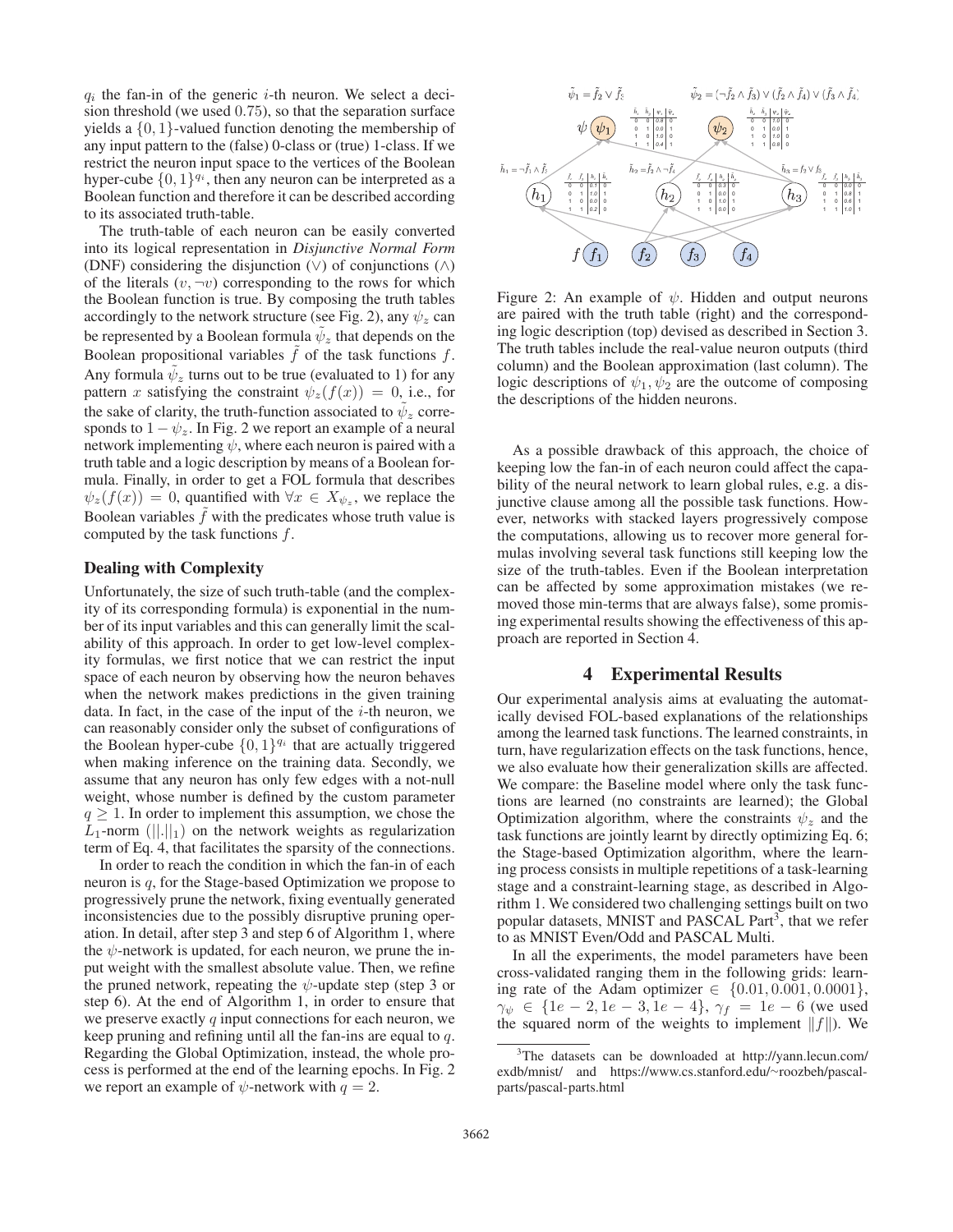| # Labeled Examples                                                                                                                                                                                       | <b>Baseline</b>           | <b>Stage-based Optimization</b>                                                                                                     | Global Optimization                                                               |  |  |
|----------------------------------------------------------------------------------------------------------------------------------------------------------------------------------------------------------|---------------------------|-------------------------------------------------------------------------------------------------------------------------------------|-----------------------------------------------------------------------------------|--|--|
|                                                                                                                                                                                                          | $31.7 \pm 2.1 \%$         | $46.5 \pm 1.4~\%$                                                                                                                   | $38.7 \pm 3.7\%$                                                                  |  |  |
| 10                                                                                                                                                                                                       | $68.6 \pm 0.4 \%$         | $71.5 \pm 0.9\%$                                                                                                                    | $71.6 \pm 1.7\%$                                                                  |  |  |
| 100                                                                                                                                                                                                      | $84.5 \pm 0.4 \%$         | $86.7 \pm 0.3 \%$                                                                                                                   | $86.0 \pm 0.1\%$                                                                  |  |  |
|                                                                                                                                                                                                          | Samples from $X_{\psi_z}$ |                                                                                                                                     |                                                                                   |  |  |
| $\forall x \in X_{\psi_1}, \text{Odd } \dot{\vee} \text{ Even}$<br><i>(a)</i>                                                                                                                            |                           | $\forall x \in X_{\psi_2}, \; Eight \vee Zero$                                                                                      | $12 \in X_{\psi_1}$<br>$80 E_{X_{\psi_2}}$                                        |  |  |
| $\forall x \in X_{\psi_3},$ Nine $\wedge \neg Even$                                                                                                                                                      |                           | $\forall x \in X_{\psi_4}, \, Six \wedge \neg Odd$                                                                                  | $\boldsymbol{b}$ 6 $\in X_{\psi_4}$<br>$\mathcal{P}$ $\mathcal{P} \in X_{\psi_2}$ |  |  |
| $\forall x \in X_{\psi_1}, \; Odd \wedge \neg Even \wedge [(One \lor Five \lor Seven \lor Nine) \lor$<br>13579 $\in X_{\psi_1}$<br>(b)<br>$(\neg One \land \neg Five \land \neg Seven \land \neg Nine)]$ |                           |                                                                                                                                     |                                                                                   |  |  |
|                                                                                                                                                                                                          |                           | $\forall x \in X_{\psi_2}, \ Even \wedge \neg Odd \wedge \neg One \wedge \neg Five \wedge \neg Nine \wedge (Eight \vee \neg Eight)$ | 0 2 4 6 8 $\in X_{\psi_2}$                                                        |  |  |

Table 1: Accuracy values ( $\pm$  standard deviation) and learned rules in MNIST Even/Odd dataset in the case of two configurations of the  $\psi$  network (a-b, see the main text for details), varying the amount of labeled examples per class.

also considered different scaling factors  $\in \{0.5, 1, 2\}$  of the penalty term associated to the MI (Eq. 4), and a convex combination of the two entropy terms, modulated by a coefficient  $\in \{0.25, 0.5, 0.75\}$ . All experiments are based on 1000 epochs. For the stage-based optimization, the task function learning stage lasts 200 epochs, while the constraint learning stage lasts 50 epochs. The same holds for the successive refinements. All the reported results are averaged over 5 runs.4

MNIST Even/Odd. Let us consider the task of handwritten digits classification, where the task functions are the predicates  $f_i$ ,  $i = 0, \ldots, 9$ , denoting the memberships to the digit classes, and the predicates  $f_{even}, f_{odd}$ , denoting whether the input digit is even or odd. The 12 task functions are implemented as a multilayer perceptron (MLP) with 30 hidden and 12 output units. Here and in the following experiments, we indicate the task functions with more readable labels, such that  $Even$  for  $f_{even}(x)$  and  $Zero$  for  $f_0(x)$ (and so on). In this experiment we consider two configurations with (a)  $m = 2$  and (b)  $m = 10$  constraints, implemented by single-output neural networks  $\psi_z$ , without hidden layers, and we selected our pruning procedure to end when the fan-in of each  $\psi_z$  is  $q = 6$  and  $q = 2$ . Training, validation and test sets are composed of  $20k$ ,  $5k$ , and  $10k$ digits, respectively, taken from a (class-balanced) subset of the MNIST data. Only a small portion of the training set is labeled, and it is converted into cross-entropy-based supervision constraints ( $\phi_i$  in Eq. 1).

Table 1 reports both the evaluation of the performances in terms of accuracy for the task functions and some prominent examples of the extracted rules (in the case of 100 labeled examples). Predictions are considered correct only if they perfectly match the whole ground truth tuple of length 12. It is important to notice that the reported rules in all experiments are extracted from a single run of the stage-based optimization: the MI, in fact, is better maximized within this framework, leading to more informative rules. On the rightside of the table some samples which belong to the support

 $X<sub>z</sub>$  of the rules are also reported.

The improvements in terms of accuracy respect to the baseline are evident for both the stage-based and globaloptimization. As expected, we observe stronger improvements with a smaller number of labeled examples per class, especially in the case of the stage-based optimization (15% better than the baseline with 1 labeled example). The FOL formulas in the first configuration of the  $\psi_z$  networks  $(a)$ , nicely capture the mutual exclusivity of Even and Odd of the digits (*Eight*  $\dot{\vee}$  *Zero*) and the negative correlation of some of the odd (even) digits with the Even (Odd) class. The rules extracted from the second configuration  $(b)$ , instead, gather the digits into two groups (Odd and Even) and attempt to provide a description of each group. However, they remark the importance of the fan-in reduction process (Sec. 3): as the fan-in increases, the readability of the rules decreases.

PASCAL Multi. PASCAL Part dataset is composed of 6103 images of objects and object parts which were split into 5492 training images, 305 validation images and 306 test images. They were rescaled to  $128 \times 128$  pixels, and we extracted features using the ResNet50 network trained on ImageNet. Following the approach used in (Donadello, Serafini, and Garcez 2017), very specific parts (e.g. frontleft-leg) were merged into unique labels (e.g. leg) leading to 62 classes, out of which 42 are related to parts. In order to evaluate the regularization effects of the learning of constraints when the number of labeled samples changes (the other training samples are unlabeled), we have repeated the analysis with 10, 50 labels per class and with the dataset completely labeled. Task functions have one hidden layer with 100 units. The  $\psi$ -networks include 50 output units, and we consider both the case of architectures with no-hidden layers  $(a)$  and with 1 hidden layer (20 hidden units)  $(b)$ , respectively setting fan-in  $q = 3$  and  $q = 2$ . We have tried to further increase  $\psi_z$  network deepness, but the regularization effects on the task function and the quality of the extracted rules did not improve.

Table 2 reports the macro F1 score for the task functions and examples of the best extracted rules (data samples are

<sup>&</sup>lt;sup>4</sup>All experiments are reproducible by using the code available at https://github.com/gabrieleciravegna/Information-based-Constrained-Learning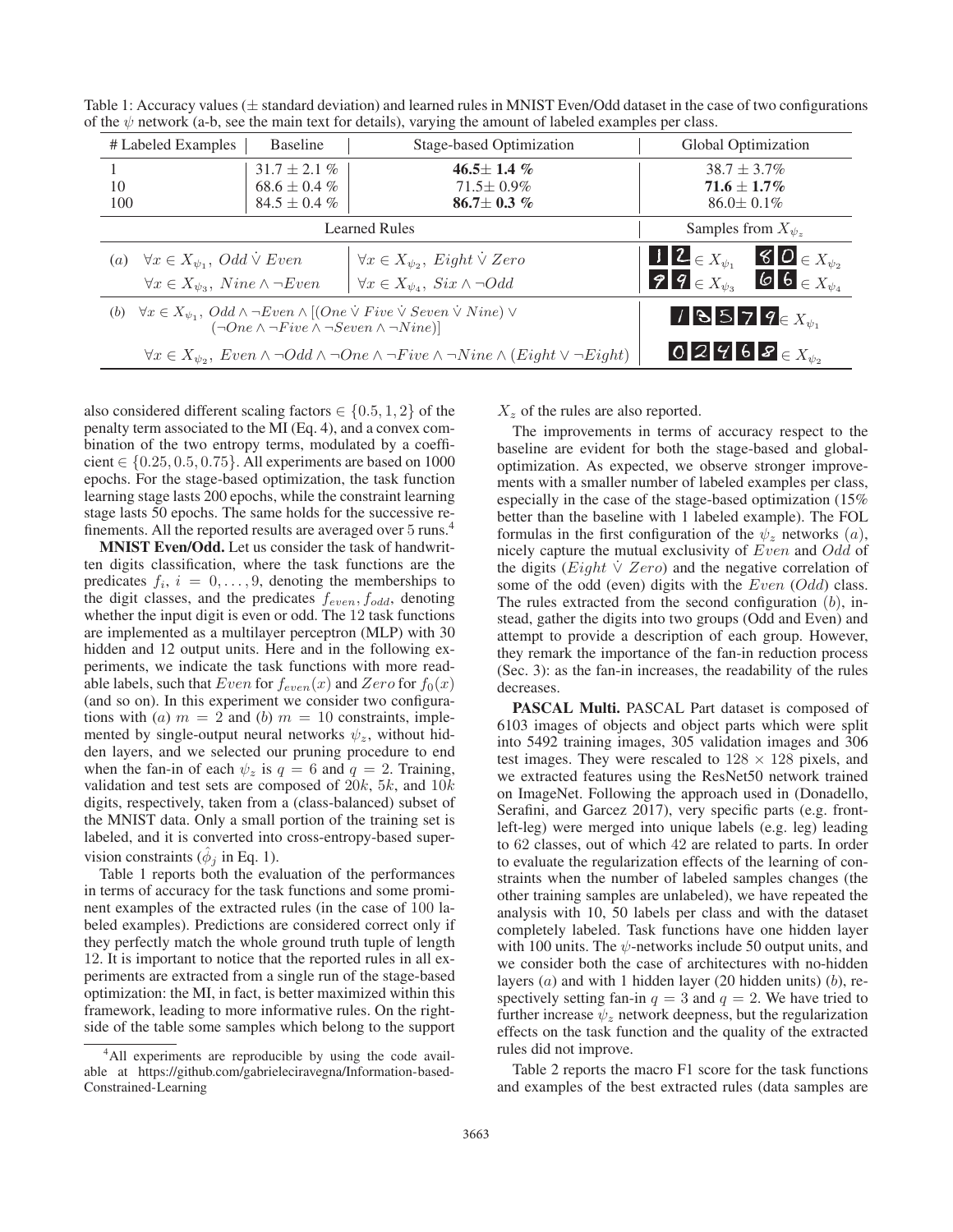Table 2: Macro F1 scores ( $\pm$ standard deviation) in PASCAL Multi dataset in the case of two configurations of the  $\psi$  network (a-b, see the main text for details), varying the amount of labeled examples per class.

| # Labeled Examples   | <b>Baseline</b>                                                                                                                                                      | Stage-based Optimization                                                                                                                       | Global Optimization                  |  |  |  |  |
|----------------------|----------------------------------------------------------------------------------------------------------------------------------------------------------------------|------------------------------------------------------------------------------------------------------------------------------------------------|--------------------------------------|--|--|--|--|
| 10<br>50             | $54.0 \pm 0.3\%$<br>$60.5 \pm 0.2\%$                                                                                                                                 | $56.8 \pm 0.2 \%$<br>$62.0 \pm 0.4\%$                                                                                                          | $55.8 \pm 0.7\%$<br>$61.3 \pm 0.5\%$ |  |  |  |  |
| Whole dataset        | $62.6 \pm 0.3\%$                                                                                                                                                     | $63.8 \pm 0.2\%$                                                                                                                               | $63.7 \pm 0.4\%$                     |  |  |  |  |
| <b>Learned Rules</b> |                                                                                                                                                                      |                                                                                                                                                |                                      |  |  |  |  |
| $\left( a\right)$    | $\forall x \in X_{\psi_1}, \neg$ <i>Beak</i> $\wedge$ <i>Hand</i> $\wedge$ <i>Food</i><br>$\forall x \in X_{\psi_3}, \neg$ Boat $\wedge$ Handlebar                   | $\forall x \in X_{\psi_2}, \neg Foot \land Dog$<br>$\forall x \in X_{\psi_A}, \neg AirplaneBody \wedge Cow$                                    |                                      |  |  |  |  |
| (b)                  | $\forall x \in X_{\psi_1}, \text{ } \text{Beak} \land \neg \text{Ear} \land \neg \text{Nose}$<br>$\forall x \in X_{\psi_3}, \, TvMonitor \wedge (Screen \vee Table)$ | $\forall x \in X_{\psi_2}, (Cat \vee Dog) \wedge (\neg Foot \vee Paw)$<br>$\forall x \in X_{\psi_4},$ Aeroplane $\wedge$ (Engine $\vee$ Stern) |                                      |  |  |  |  |

in Fig. 3). As in the previous experiment, they all come out from the stage-based optimization. We observe an evident improvement, in terms of F1, obtained by both optimization methods over the baseline.

Due to its complexity, this benchmark always benefits from the employment of the proposed approach, regardless of the number of supervision. If we evaluate the rules of configuration  $(a)$  and the first rule of configuration  $(b)$ , they describe the incompatibility among certain objects or object parts in the same image. This type of reasoning is often used also by human to automatically exclude some classes while recognizing something. Let us consider the case of the first rule of  $(b)$ : one would immediately rule out the possibility that an animal may have ears or nose, while he already recognized it has a beak. Rule numbers 2, 3 and 4 of configuration (b), instead, are related to the composition of object parts with respect to a certain main class, e.g. an aeroplane with its engines or its stern.



Figure 3: A sample from  $X_{\psi_z}$  for each rule of Table 2. First row, configuration  $(a)$ . Second row, configuration  $(b)$ .

# Results Analysis

In order to further understand the regularization effects of the proposed approach, we have analysed the performances of the three configuration, Baseline, Stage-based Optimization and Global Optimization, under the same conditions, i.e. same hyperparameters, labeled data and network initialization. Fig. 4 reports the plots of two opposite scenarios: the first experiment with one supervised example per class and the second experiment when the whole training set is labeled. In both the cases we can observe an improvement



Figure 4: Performances on MNIST dataset with 1 labeled example per class (top plot) and on PASCAL Multi dataset with the training set completely labeled (bottom plot), with respect to the number of epochs.

of the performances over the baseline. The stage-based performance evolution is particularly interesting to inspect: after 200 epochs, the learning *of* constraints stage begins (the one that involves the MI), and for the following 50 epochs the accuracy (or F1) does not improve as the task functions are not modified. Nonetheless, in a few epochs the regularization effects imposed by the MI term in Eq. 6 boost the